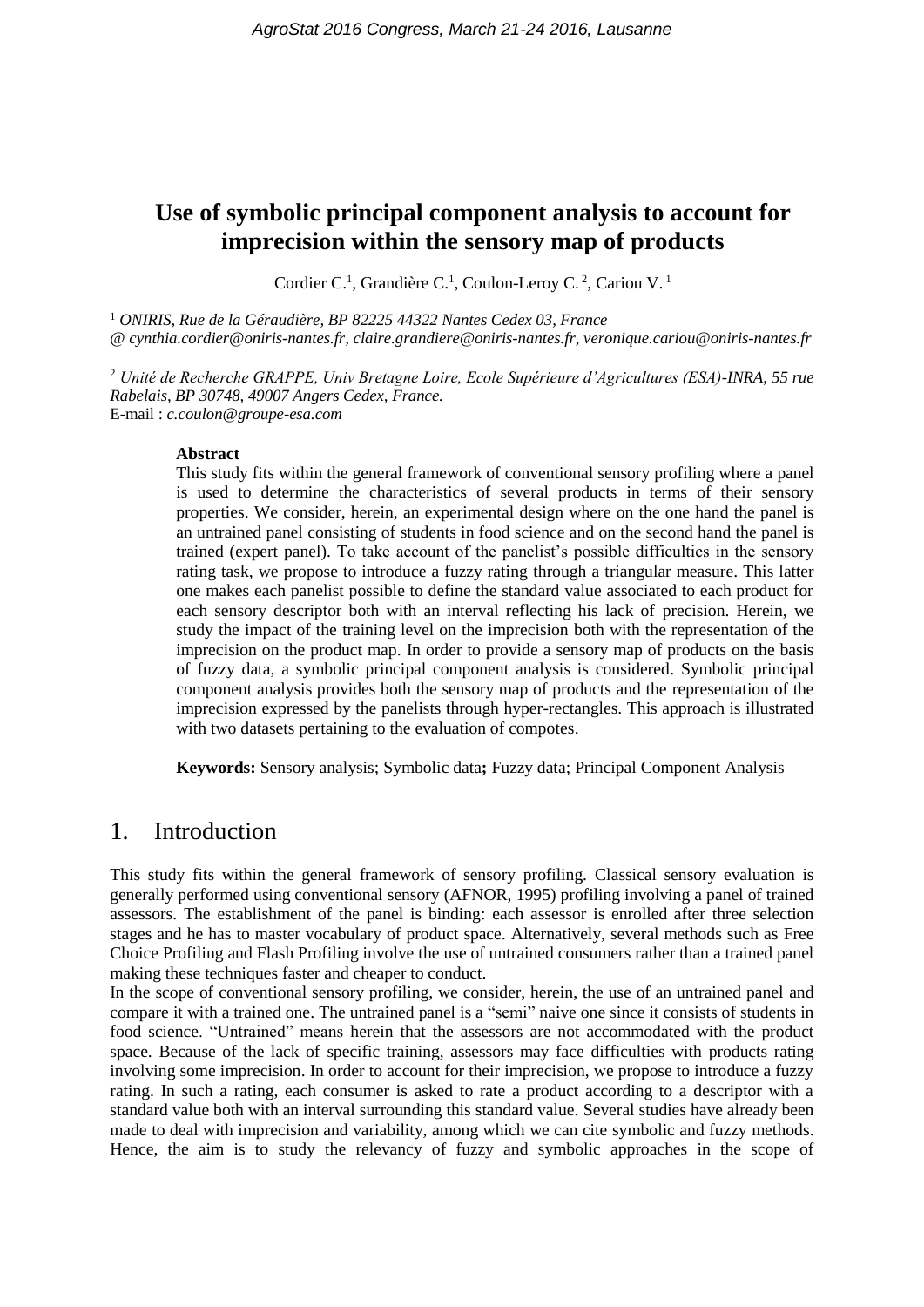conventional sensory profiling task with an untrained panel. Moreover, we focus in the determination of a sensory map of products accounting for imprecision. This sensory map is obtained by the use of symbolic principal component analysis. In the next section, a description of two symbolic methods is proposed and a comparison is performed on the basis of a compotes dataset.

# 2. Materials and methods

### **2.1 Datasets**

This study was led using two datasets: the first one consisted in a sensory evaluation with a trained panel, composed by fourteen assessors while the other one was based on the evaluation of a panel of thirty-four students in food science without previous common training. These datasets came from ESA (Ecole Supérieure d'Agriculture). Each assessor had to rate eight compotes having different acidity and sugar rates during two sessions with three repetitions. The evaluation has been performed on the basis of nine descriptors: fluidity, granularity, sugar, acidity, bitterness, global interaction between aromas, raw apple flavor, cooked apple flavor and finally oxidized apple flavor. In order to take account of the lack of training, each assessor was asked to give both a standard value and if necessary an interval (minimum and maximum value) reflecting his lack of precision. Thus, for each descriptor the judge give three notes, leading to a triangular observation (see figure 1).





# **2.2 Fuzzy principal component analysis on triangular data**

### **2.1.1 PCA-TF: Principal Components Analysis for Trapezoidal Fuzzy Numbers**

This method is an extension, proposed by Pacheco (2010), which is based on Centered Principal Component Analysis (C-PCA). C-PCA is a principal component analysis on intervals data proposed by Cazes & al. (1997). Principal Components Analysis for Trapezoidal or Triangular Fuzzy Numbers (PCA-TF) is performed on numbers defined by three or four figures which define the support and the core of these fuzzy numbers.

For example, a trapezoidal fuzzy number Y is defined by  $Y = (Y^{(1)}, Y^{(2)}, Y^{(3)}, Y^{(4)})$  with the following membership function (Pacheco, 2010):

 $\mu_Y(x) =$ {  $\mathbf{I}$  $\mathbf{I}$  $\overline{1}$  $\int_{-x-y^{(1)}}^{0}$  if  $x < Y^{(1)}$  $x - Y^{(1)}$  $\frac{x-Y^{(1)}}{Y^{(2)}-Y^{(1)}}$  if  $Y^{(1)} \leq x \leq Y^{(2)}$ 1 if  $Y^{(2)} \le x \le Y^{(2)}$  $\frac{Y^{(4)}-x}{Y^{(4)}-Y^{(3)}}$   $Y^{(3)} \leq x \leq Y^{(4)}$ 0 if  $Y^{(4)} < x$ With  $sup(Y) = [Y^{(1)}, Y^{(4)}]$ and core  $Y = [Y^{(2)}, Y^{(3)}]$ 

For triangular fuzzy numbers  $Y^{(2)} = Y^{(3)}$ .

The initial dataset is "defuzzified" such that each triangular observation is recoded by a single value:  $X_E = \frac{Y^{(1)} + 2Y^{(2)} + Y^{(4)}}{4}$  $\frac{1+\sqrt{71}}{4}$ .

Hence, a new matrix is created containing center of intervals  $(X_E)$  for each descriptor, each judge and each repetition. Then a classical PCA is performed on this matrix like in C-PCA (Cazes and al, 1997). A graphical representation of PCA-TF results is obtained depicting the standard value associated to each product both with a rectangle reflecting imprecision around this standard value. Rectangles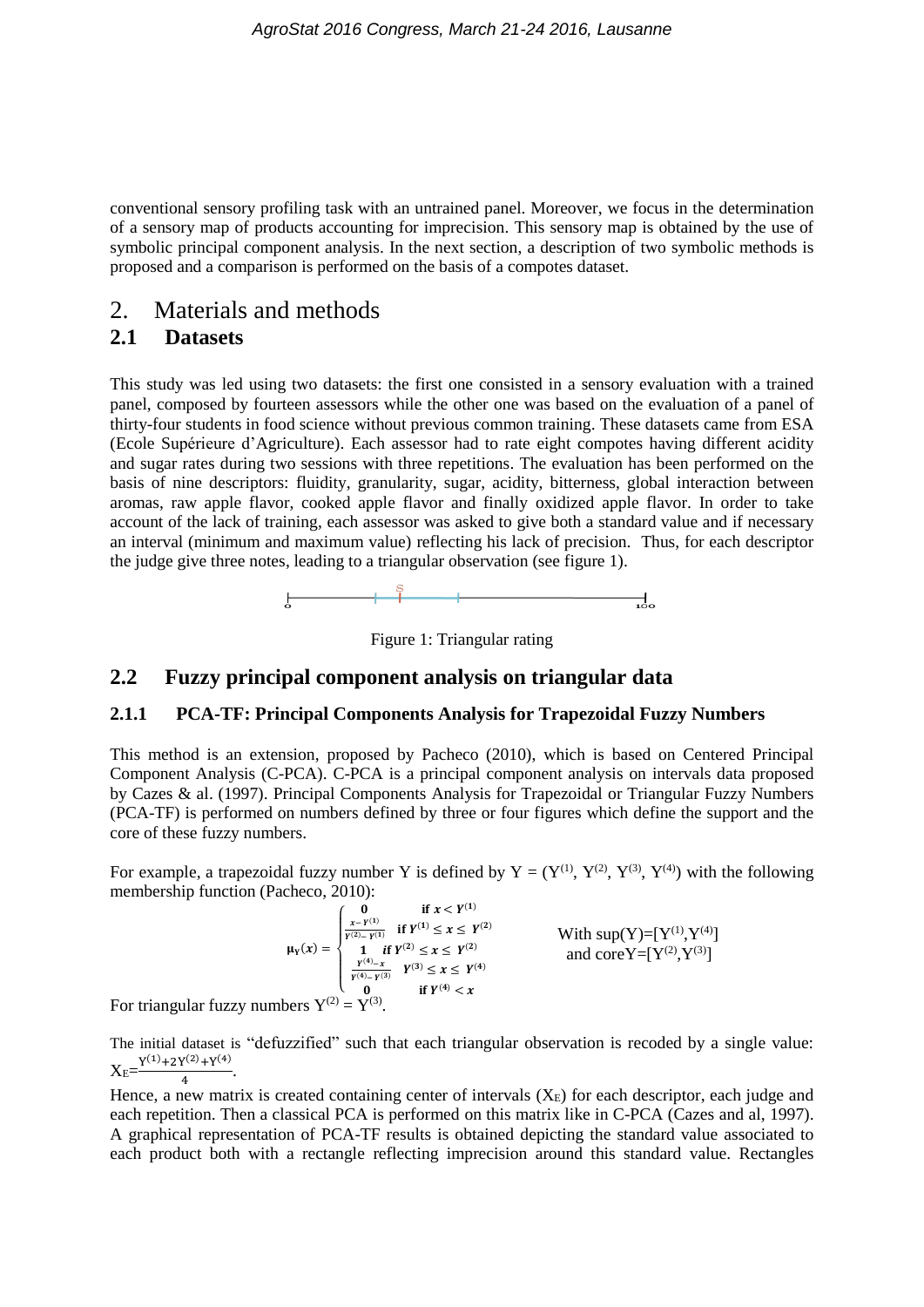correspond to the minimum envelop containing all the component scores for vertices associated with the triangular initial values.

#### **2.1.2 LMR-PCA**

Another method to analyze fuzzy data is LMR-PCA (Coppi & al., 2006) which doesn't involve the recoding of the triangular data into a single valued data like PCA-TF. LMR-PCA deals with a general class of fuzzy data represented by "LR" fuzzy data. Specifically, each observation is characterized by its center both with its left and right spreads. Then three matrices are obtained: M contains standard values, L contains left spreads and R contains right spreads.

This method aims at recovering the underlying structure of fuzzy data taking into account standard and interval values. It is based on the minimization of the criterion ä:

 $\ddot{a} = (2^{J}+1)|M-M*|$  2 + 2<sup>J</sup>-1|L-L\*| 2 + 2J-1|R-R\*| 2 - 2Jtr[(M-M\*)T (L-L\*)]+2<sup>J</sup> tr[(M-M\*)T (R-R\*)] Where *J* is the number of descriptors and  $M^*$ ,  $L^*$  and  $R^*$  are the estimated matrices of M, L and R. The estimation procedure is based on an iterative gradient descent procedure which produces scores and loadings as in PCA. The graphical representation of LMR-PCA is a factorial map obtained in a similar way than PCA-TF.

### 3. Results

PCA-TF and LMR-PCA have been performed on the two different datasets. In this section, we focus on the comparison of C-PCA with a classical PCA applied on standard values discarding imprecision.

#### **3.1 PCA on standard values**

Before considering imprecision, a first PCA has been performed on standard values discarding intervals.



### **3.1.1 Untrained panel.**

On the product map (see figure 2), we can see that the first dimension describes the intensity of sugar and the second dimension is most correlated with acid intensity.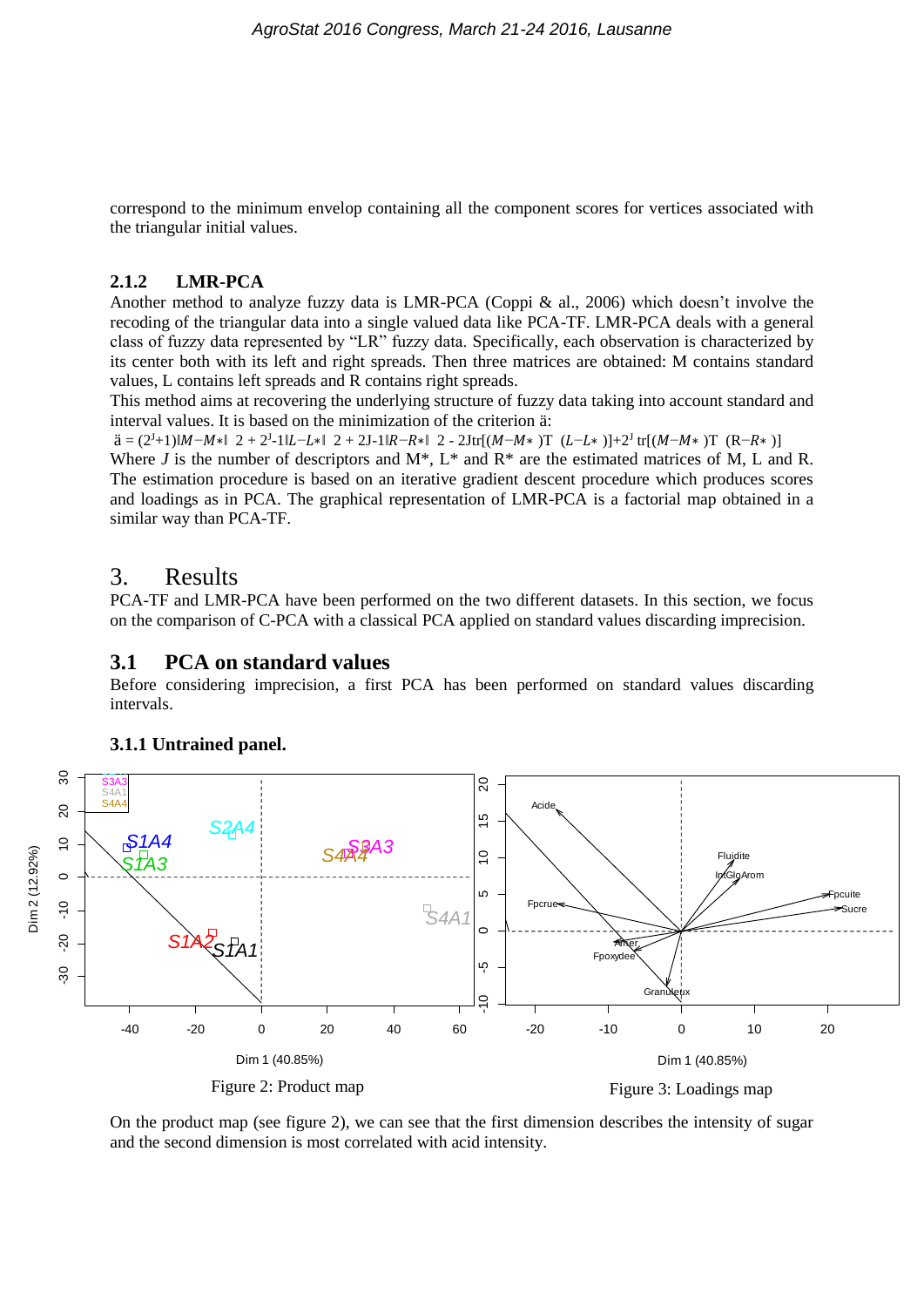

As for the untrained panel, the first dimension describes the intensity of sugar and the second dimension is most correlated with acid intensity (see figure 4). Acidity and sugar descriptors are uncorrelated.

### **3.2 C-PCA product maps**

C-PCA results are depicted in figures 6 and 7.



Figure 6: Product map: untrained panel

Dim 1 (38.80%)<br>Figure 7: Product map: trained panel

Product maps (figs 6-7) show that trained-panel intervals are closer to centers than untrained-panel ones and groups are better defined. For the untrained panel, accounting imprecision in C-PCA provides a slightly better separation of the products on the second axis compared to PCA on standard values.